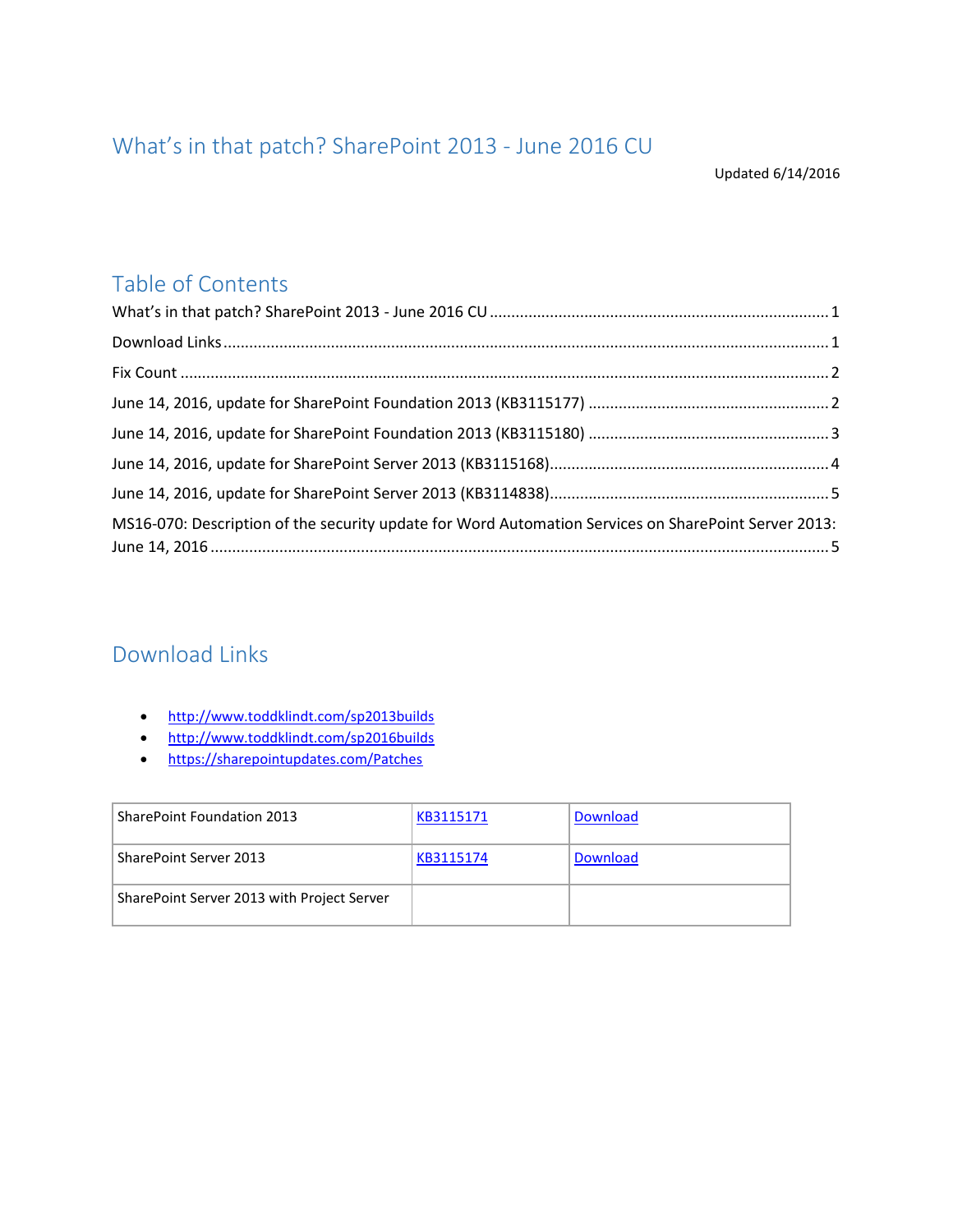#### <span id="page-1-0"></span>Fix Count

| КB                                                                           | <b>Fix Count</b> |
|------------------------------------------------------------------------------|------------------|
| June 14, 2016, update for SharePoint Foundation 2013 (KB3115177)             | 20               |
| June 14, 2016, update for SharePoint Foundation 2013 (KB3115180)             | 5                |
| June 14, 2016, update for SharePoint Server 2013 (KB3115168)                 | 16               |
| June 14, 2016, update for SharePoint Server 2013 (KB3114838)                 |                  |
| MS16-070: Description of the security update for Word Automation Services on |                  |
| SharePoint Server 2013: June 14, 2016                                        |                  |
|                                                                              | 43               |

## <span id="page-1-1"></span>June 14, 2016, update for SharePoint Foundation 2013 (KB3115177)

- Updates SharePoint to reflect recent changes to the Baku time zone.
- Fixes the following issues:
- You can't create sub sites if your personal site is locked as read-only.
- When you use Excel PowerQuery that uses the ListData Service to connect to a SharePoint list, you receive the following error message:

OData: The feed's metadata document appears to be invalid.

This issue occurs if the list title begins with a number and it contains a choice type column.

- You can't create a SharePoint page that applies a selected theme to all sites in a site collection. This update makes sure that the ThemedCssFolderUrl property of the Web object is available in the client-side object model (CSOM).
- You can't use the tenant deployment to deploy apps to a publishing portal site.
- In a task list, when you click the **Add** button to add a new option from the Predecessors section and use the Tab key to navigate away from the Add button, visual focus disappears and you can't make selections from the Priority or the Task Status drop-down lists.
- You can't use the keyboard to move the focus to the column headers in the grid for the Resource Center page. Therefore, you can't sort the grid through the keyboard. After you install this update, you can tab to the column header and then press CTRL + SPACE to open the drop-down list. You can also press CTRL  $+$  Y to shift the focus to the column header for a grid cell.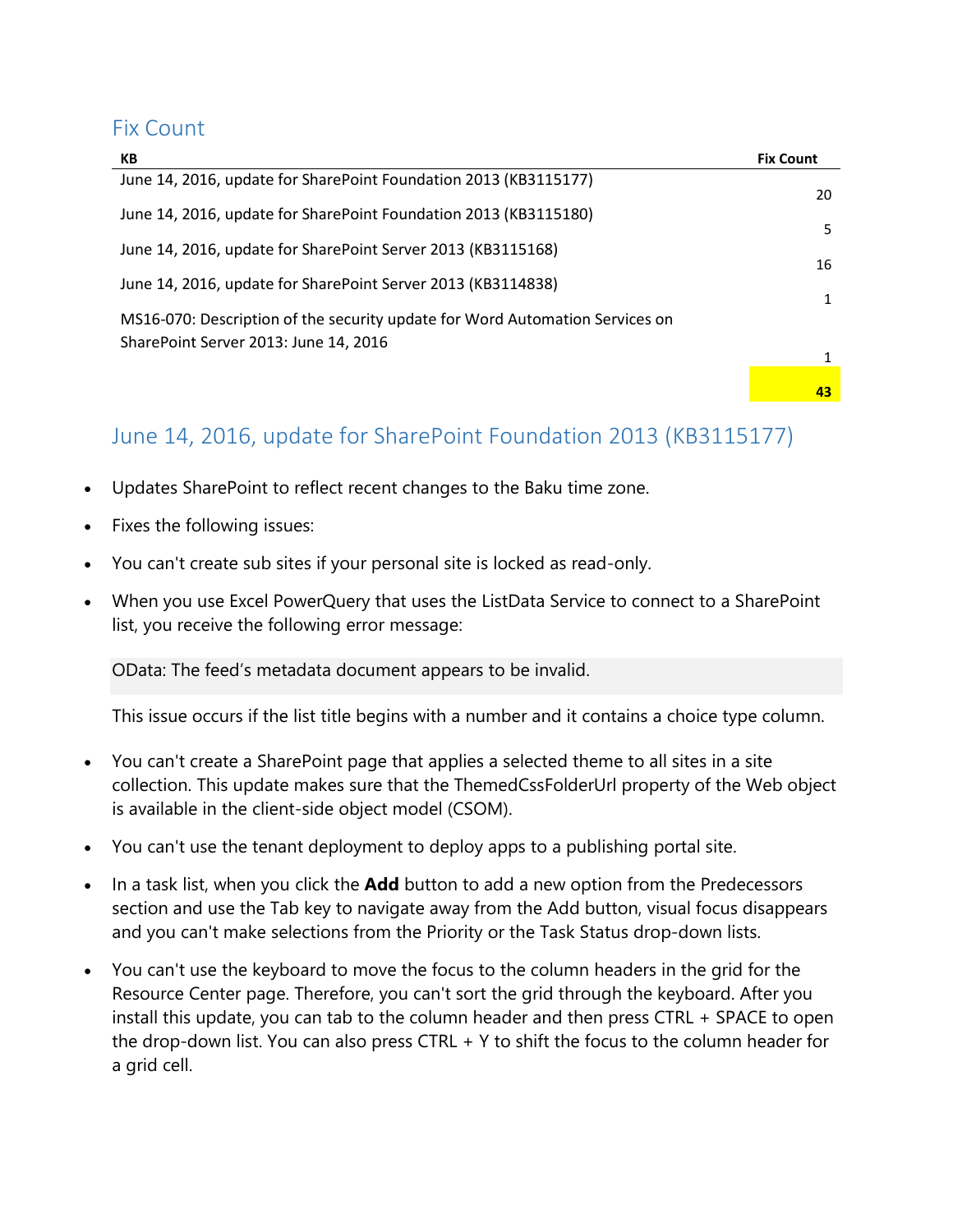- When you use special characters to edit a publishing page, the nonbreaking space character (&#nbsp) is added automatically.
- There's a white-space before the cursor in Chrome and Safari.
- For a layout table, users who use a screen reader may hear there's a table but no table behavior.
- You can't use OneNote 2013 to open an OneNote file from SharePoint Server 2013, and you receive the following error message:

We couldn't open that location. It might not exist or you might not have permissions to open it.

• If you receive the following error message in ULS log for usage import jobs, the usage import jobs won't stop batches if single items fail.

SharePoint Server Search Analytics Unexpected AnalyticsUsageDataImporter: Error importing SPRequestUsageEntries. Specified argument was out of the range of valid values. Parameter name: value

- Assume that there's a lookup relationship that targets a document set with cascade delete behavior. When you delete the document set, incorrect related items are deleted.
- When you access a document library by using Office applications, the scrollbar is missing.
- You can't install SharePoint add-ins because of SQL race condition.
- Storage metrics recalculation may be incorrect.
- Screen reader can't read the **Assign To** input box in the new task client forms.
- When you use the OpenBinaryDirect method to fetch files, server access violation occurs.
- Assume that you create a new content database and then move a site collection that contains apps on the new database. If you move the site collection back to the original database, the move fails and you receive the following error message:

Site collection already exists.

#### <span id="page-2-0"></span>June 14, 2016, update for SharePoint Foundation 2013 (KB3115180)

 Adds translations in multiple languages for check boxes in the Table mode in SharePoint Server 2013 to make sure that screen readers recognize them correctly.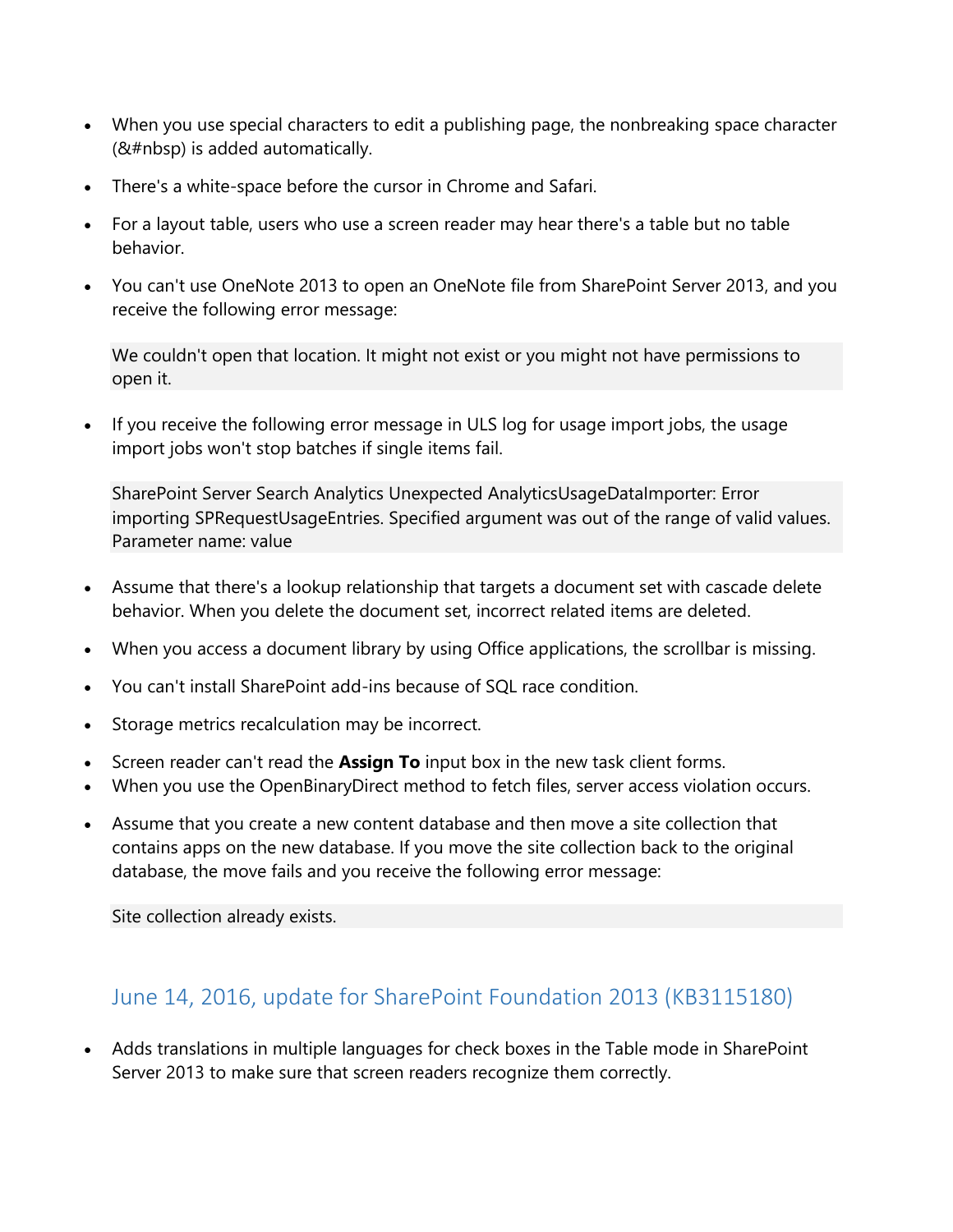- Fixes the following issues:
- When you use Excel PowerQuery that uses the ListData Service to connect to a SharePoint list, you receive the following error message:

OData: The feed's metadata document appears to be invalid.

This issue occurs if the list title begins with a number and it contains a choice type column.

- When you access a document library by using Office applications, the scrollbar is missing.
- When you use the OpenBinaryDirect method to fetch files, server access violation occurs.

<span id="page-3-0"></span>June 14, 2016, update for SharePoint Server 2013 (KB3115168)

- Increases search index limit from 2 million documents to 10 million documents in SharePoint Foundation 2013.
- Fixes the following issues:
- When you add or delete reusable content on a wiki page, the **Show in drop-down menu** setting doesn't work.
- You can't create sub sites if your personal site is locked as read-only.
- Assume that you create a sub site that inherits global navigation from the parent publishing site. When you change the global navigation settings, you receive a NullReferenceException error message. This update makes sure that the WebNavigationSettings and the PublishingWeb objects are saved before SharePoint Server 2013 calls HandleJavaScriptNavigationNode in the AreaNavigationSettingsPage.OKButton\_Click function.
- When you use Excel PowerQuery that uses the ListData Service to connect to a SharePoint list, you receive the following error message:

OData: The feed's metadata document appears to be invalid.

This issue occurs if the list title begins with a number and contains a choice type column.

- When you have the feature activation rights and try to activate the **Following Content** feature, you receive the Access Denied error message and the activation fails if you aren't the site creator.
- The allowed length for AnalyticsUsage entries' Item ID field is increased to 1000 characters. Usage import jobs won't stop batches if single items fail.